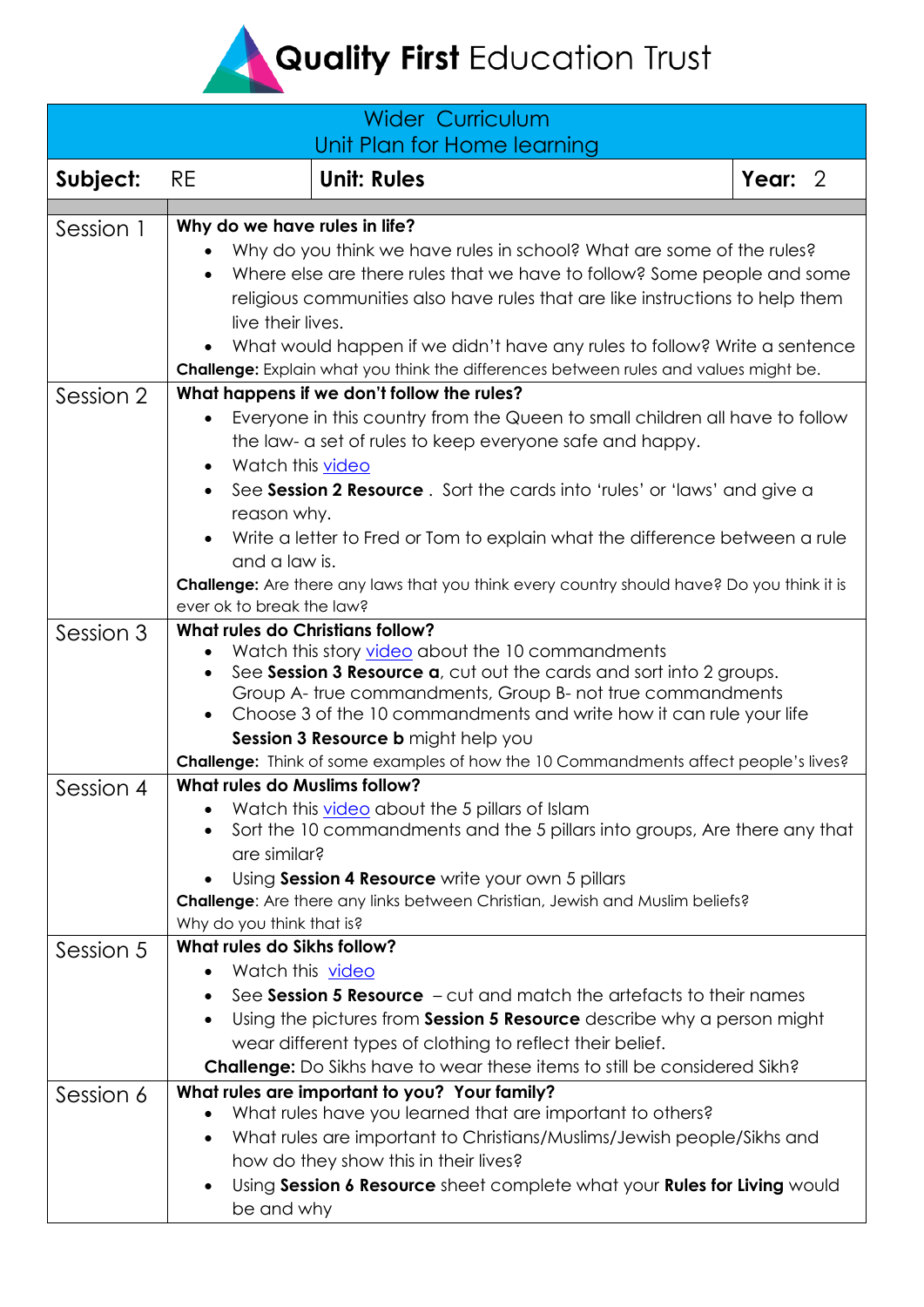**Session 2 Resource**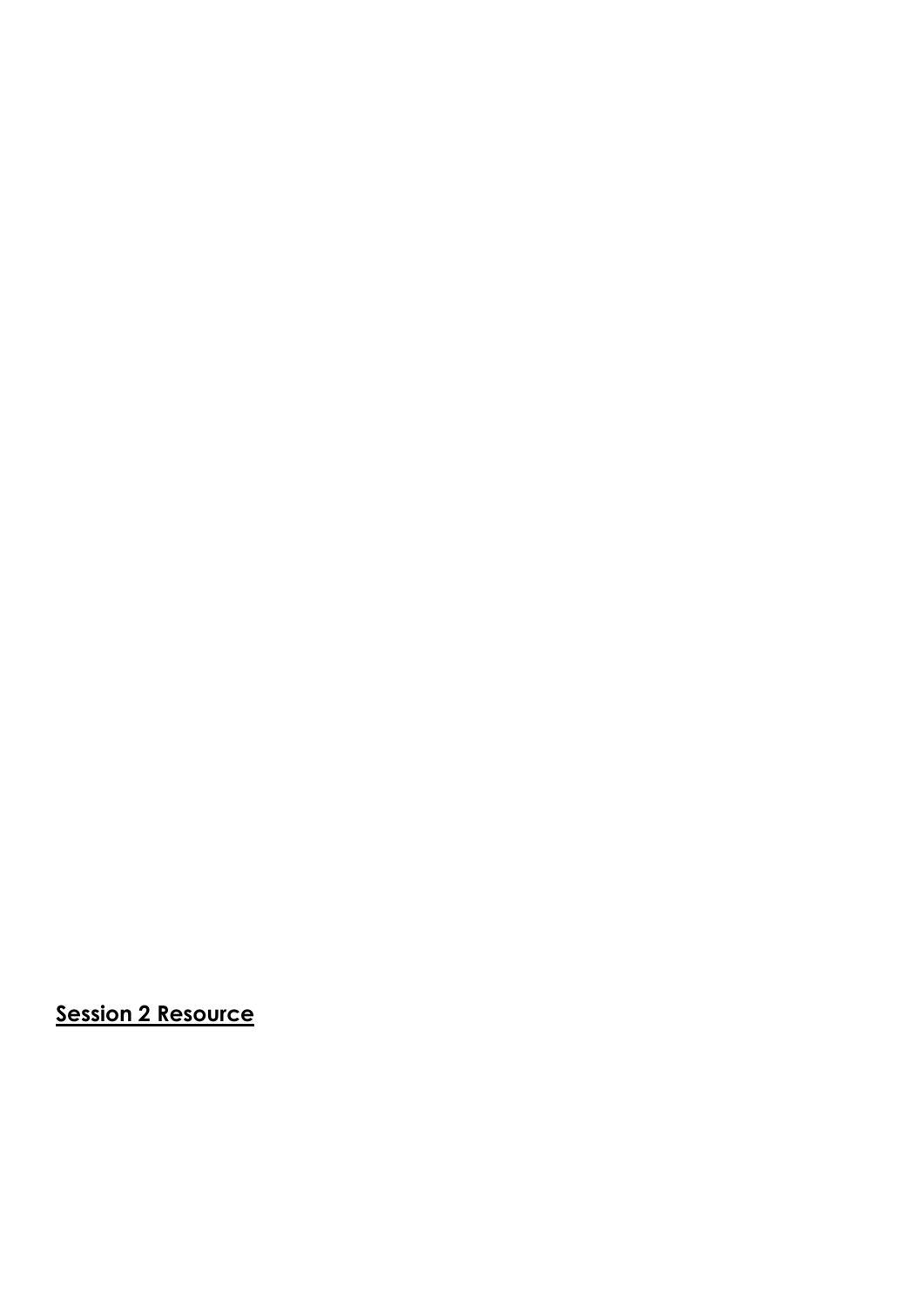| A child ripped a<br>book in the<br>classroom.                                       | A person broke into<br>a house.                                     | A person stole a<br>car.                                                                    |
|-------------------------------------------------------------------------------------|---------------------------------------------------------------------|---------------------------------------------------------------------------------------------|
| A child ran in the<br>corridor.                                                     | A child called out<br>loudly in assembly<br>without being<br>asked. | A person stole<br>money from the<br>store.                                                  |
| A child used the<br>iPad at home when<br>her parent told her<br>she wasn't allowed. | A person stole a<br>bag of sweets from<br>the store.                | A child took a bag<br>of sweets from the<br>cupboard at home<br>without asking a<br>parent. |

## **Session 3 Resource a**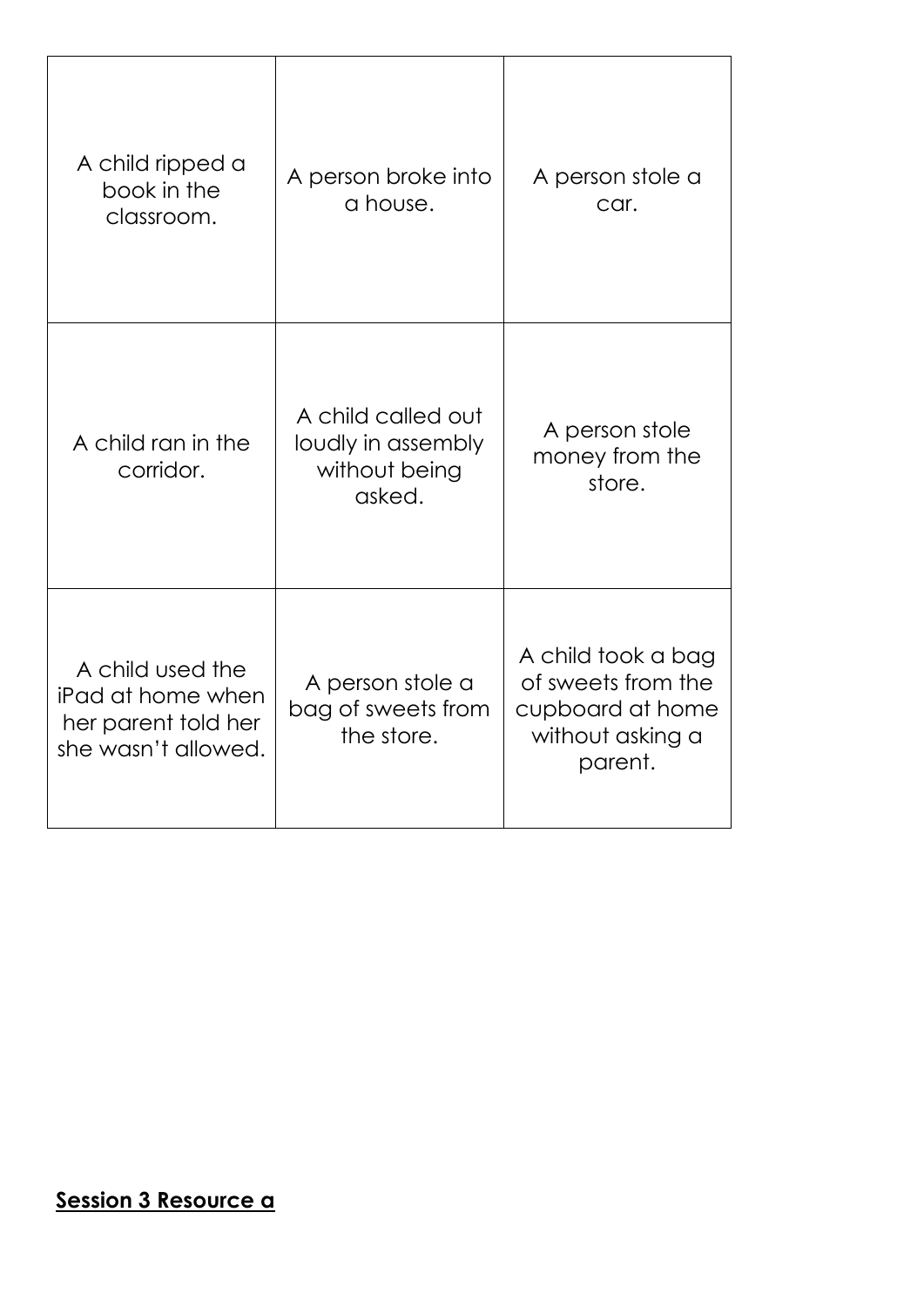| No other gods<br>besides God.                          | No idols, worship<br>only God.           |
|--------------------------------------------------------|------------------------------------------|
| Eat all your dinner.                                   | Do not run around<br>the school.         |
| Do not hurt others<br>with words or<br>actions.        | Always treat God's<br>name with respect. |
| Clean up your<br>dishes.                               | Make your bed.                           |
| Have a day to rest<br>and thank God for<br>every week. | Obey your parents.                       |
| Do not steal from<br>others.                           | Keep your promises<br>to others and God. |
| Tidy away the<br>books.                                | Always tell the truth.                   |
| Do not be envious or<br>jealous of others.             | Do not shout out in<br>class.            |

## **Session 3 Resource b**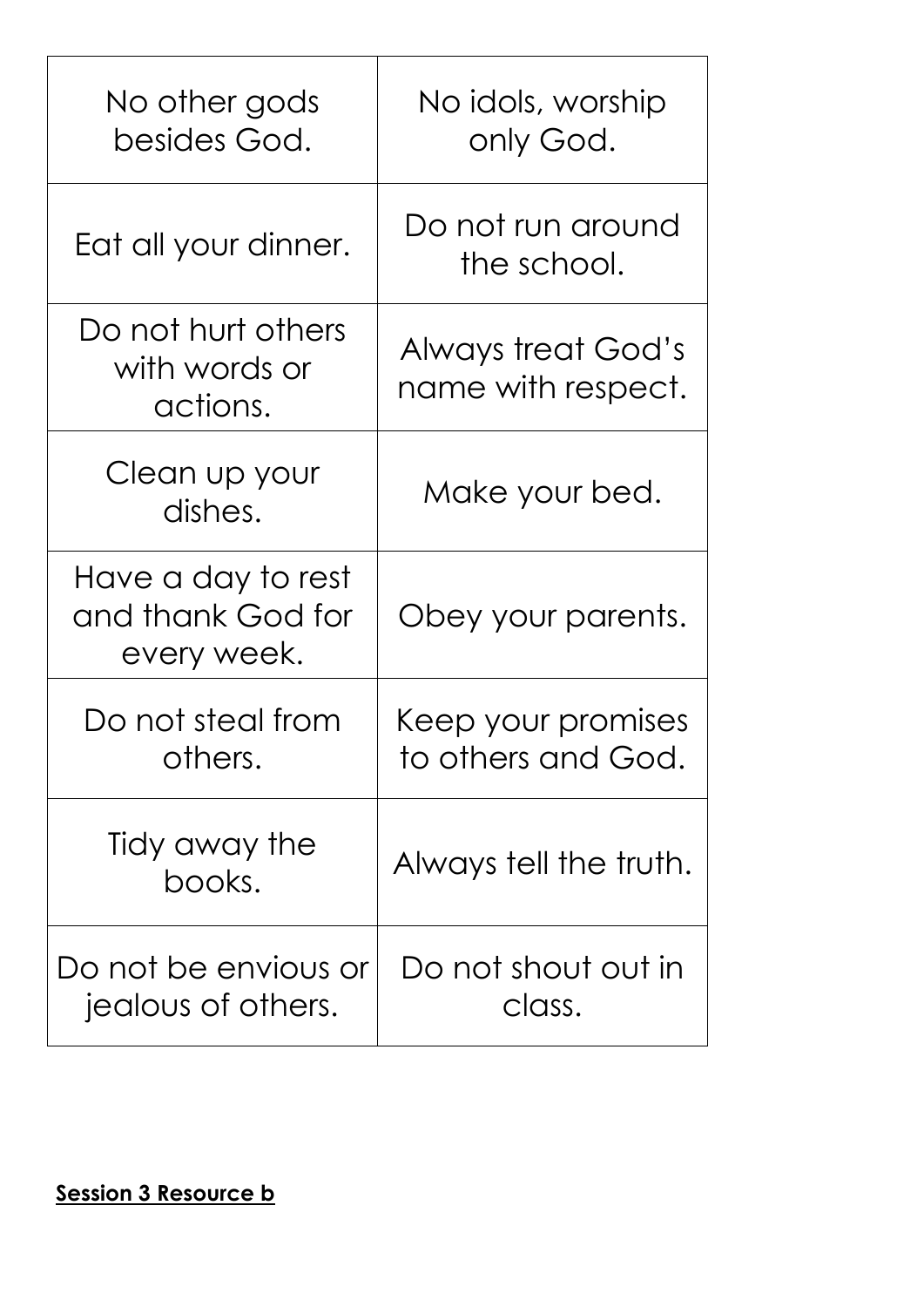|                 | <b>The Ten Commandments</b>          | <b>Explanation</b>                |
|-----------------|--------------------------------------|-----------------------------------|
| 1               | Thou shall have no other gods before | Love God more than anything       |
|                 | me                                   | else                              |
| $\mathbf{2}$    | Thou shall not make any graven       | Do not make anything in your life |
|                 | images                               | more important than God           |
|                 |                                      |                                   |
| 3               | Thou shall not take the name of the  | Always say God's name with        |
|                 | Lord Thy God in vain                 | love and respect                  |
| 4               | Remember the Sabbath day and         | Keep the Sabbath day special      |
|                 | keep it holy                         |                                   |
| 5               | Honour thy father and thy mother     | Love and respect your mum and     |
|                 |                                      | your dad                          |
| 6               | Thou shalt not kill                  | Do not hurt anyone                |
| 7               | Thou shalt not commit adultery       | Always be faithful to your        |
|                 |                                      | husband or wife                   |
| 8               | Thou shalt not steal                 | Do not take anything that is not  |
|                 |                                      | <b>YOUrs</b>                      |
| 9               | Thou shalt not bear false witness    | Always tell the truth             |
|                 |                                      |                                   |
| 10 <sup>°</sup> | Thou shalt not covet                 | Be happy with what you have       |
|                 |                                      | and do not wish for other         |
|                 |                                      | peoples things                    |
|                 |                                      |                                   |

## **Session 4 Resource**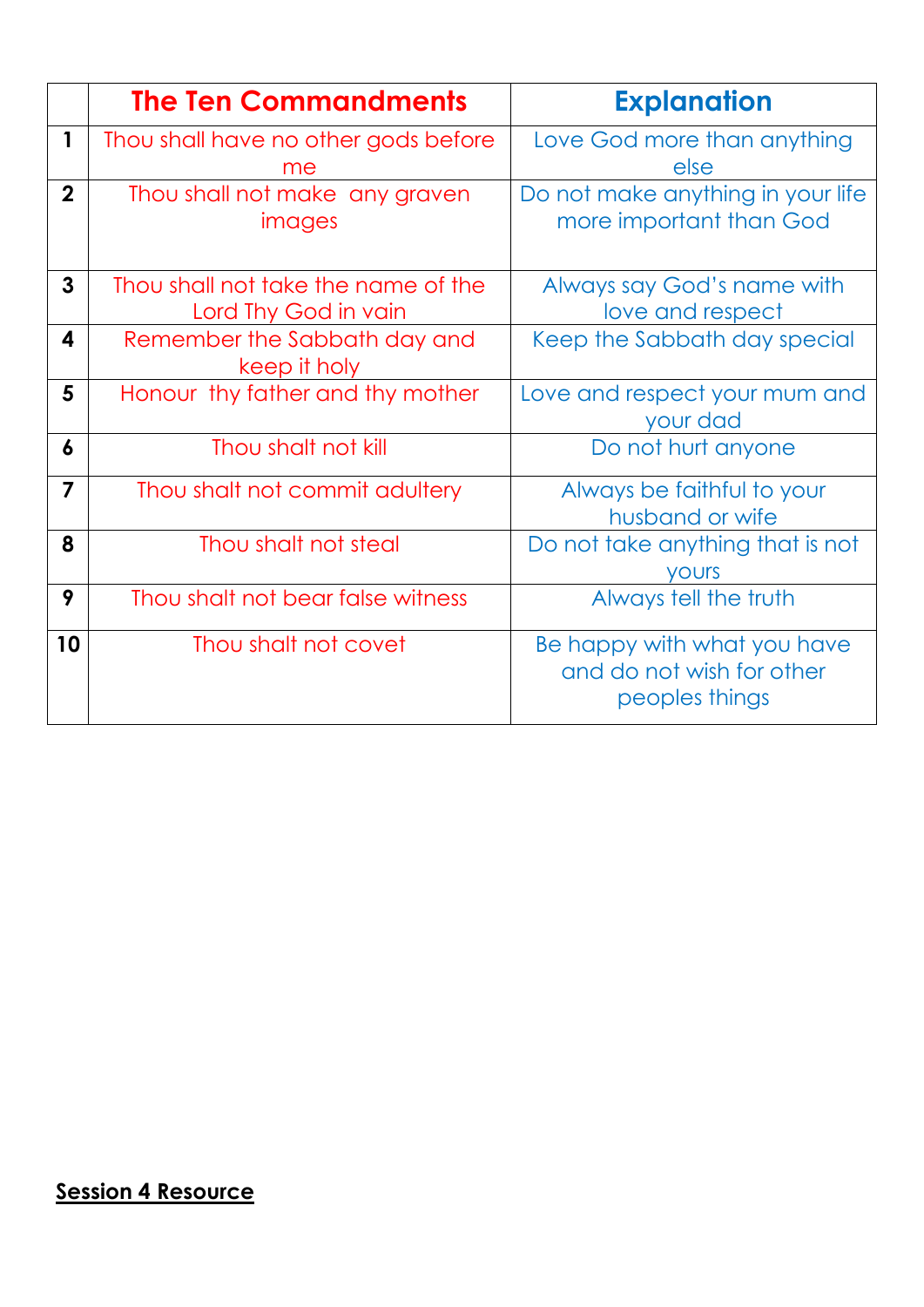

## **Session 5 Resource**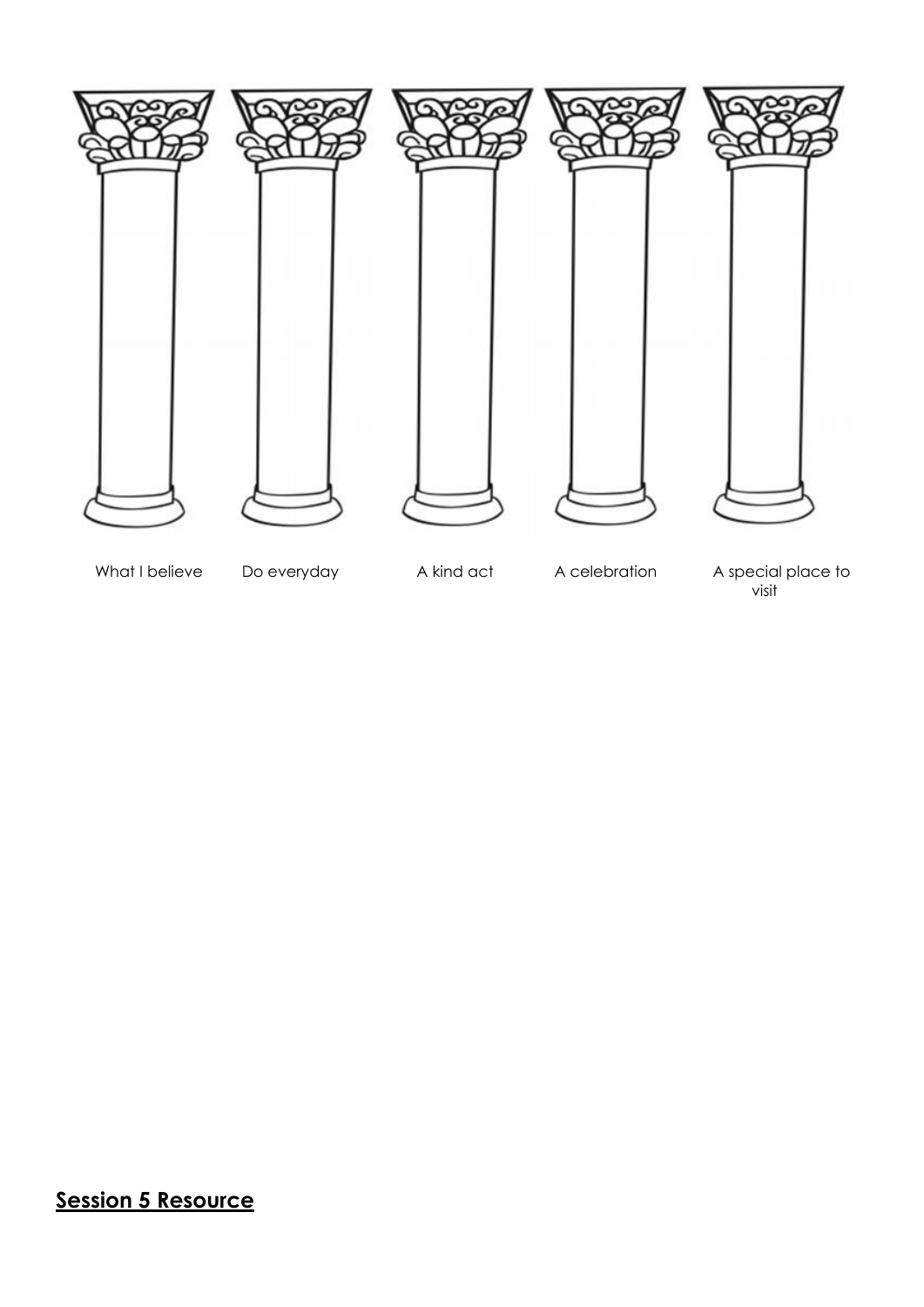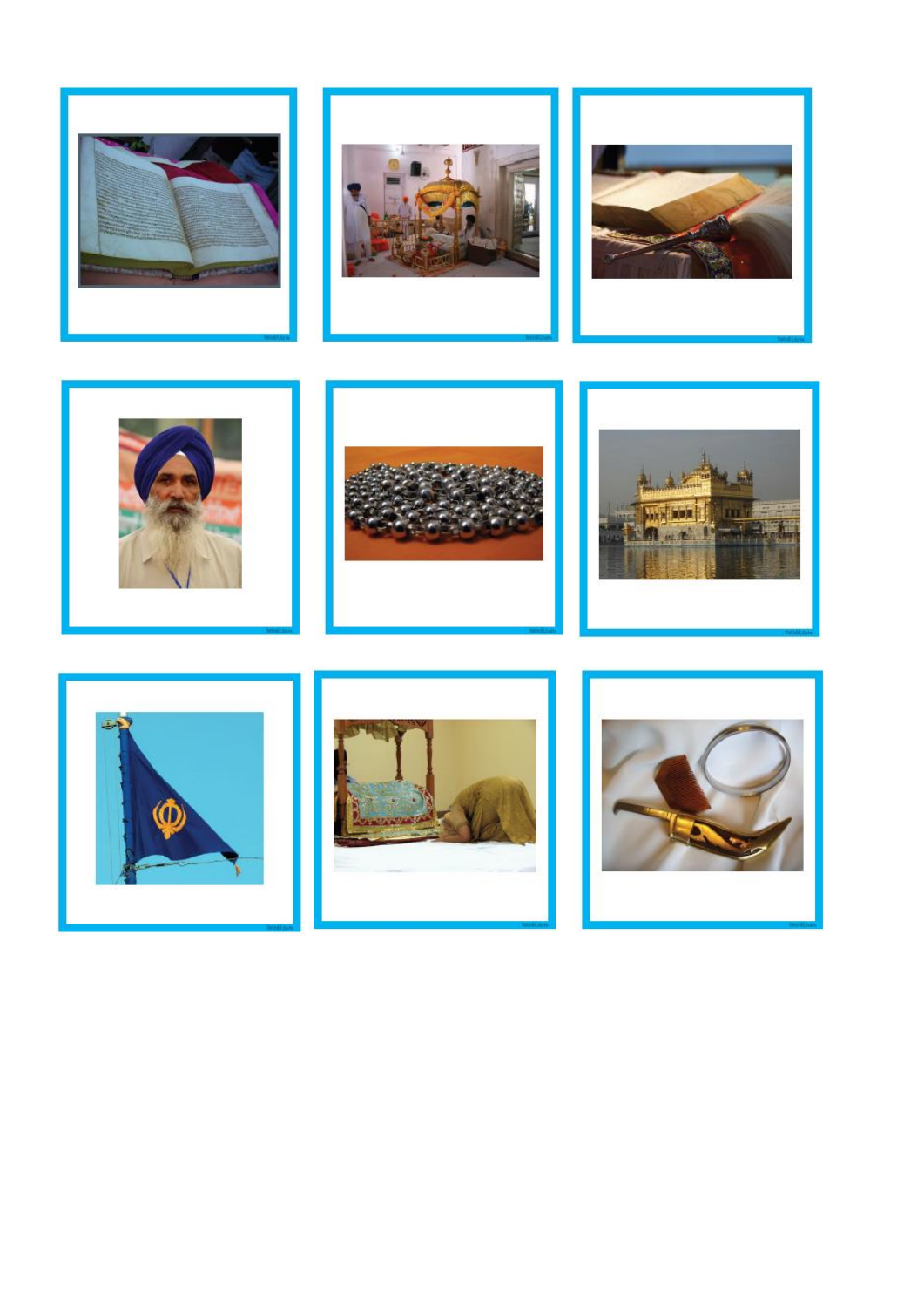